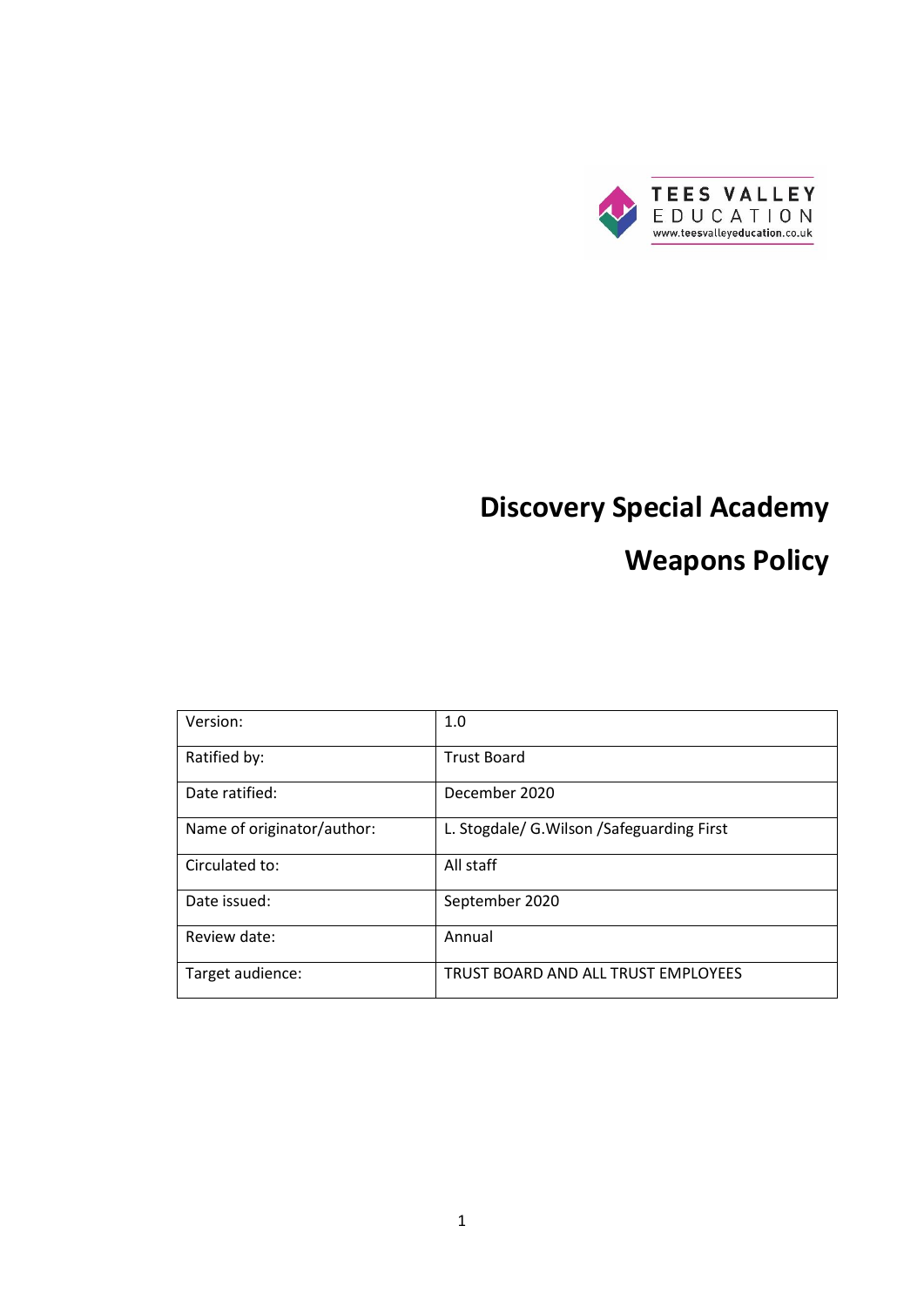## **Weapons Policy and practice guidance**

#### **Introduction**

The purpose of this policy/practice guidance is to state clearly that the **deliberate** and **intentional** bringing in and use of weapons on our academy site will not be tolerated. The use of such weapons on site would create unacceptable risks of bullying, injury and death and is extremely intimidating and frightening for pupils and adults alike.

If a pupil deliberately and intentionally brings a weapon onto the academy site, the pupil will be placed on a fixed term exclusion and a disciplinary hearing will be carried out or the decision to permanently exclude may be made following the necessary protocols.

#### **Purpose and aim**

At Discovery Special Academy the purpose of this policy/practice guidance is to set out clearly the preventative actions in place to prevent the use of any weapons on our site. This policy/practice guidance will also show the direct actions an academy will take around the use of weapons on site taking into account the full context around each and every incident.

At Discovery Special Academy we are committed to the safety and well-being of all of our pupils, staff and parents and will always take immediate action to reduce the risk of harm to any individual on our academy site.

#### **What is a weapon?**

For the purpose of this Policy a "weapon" is:

- a firearm of any description, including starting pistols, air guns and any type of replica or toy gun, pellet guns or BB guns;
- knives, including all variations of bladed objects i.e., pocket knives, craft knives, scissors etc;
- explosives, including fireworks, aerosol sprays, lighters, matches;
- laser pens or other objects, even if manufactured for a non-violent purpose but has a potentially violent use i.e., the purpose of keeping or carrying the object is for use, or threat of use, as a weapon.
- Num chukkas, death stars and other martial arts objects.
- Screwdrivers, hammers, chisels, bradles and any tool that could be offensively used.
- Razor, razor blades or chains.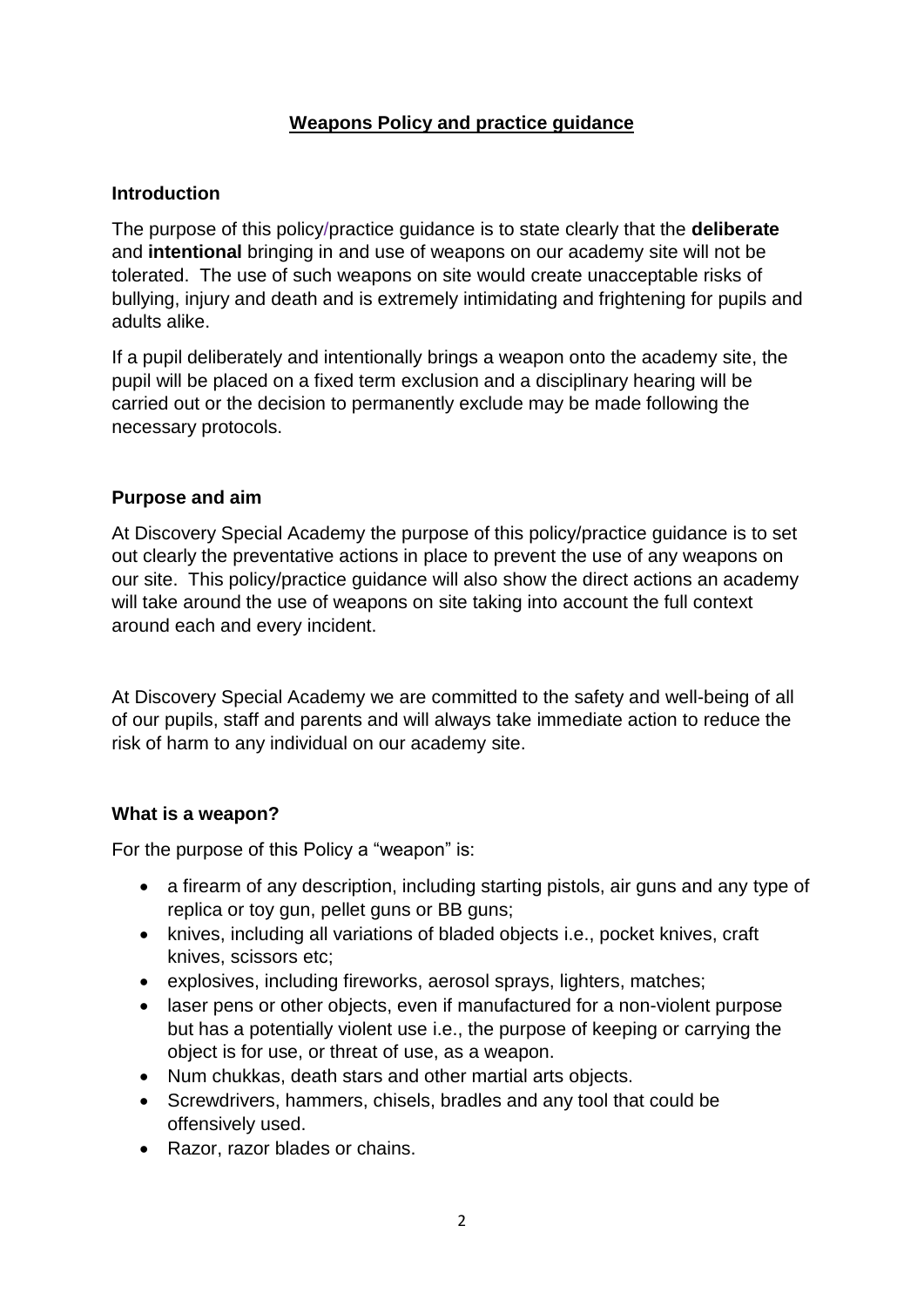## **Preventative Strategies**

## **Recognition**

For all schools and settings, it is important to develop appropriate strategies in order to prevent the issue of weapon misuse or any contextual issues around the misuse of weapons such as children having them to 'feel safe' from peers or gangs.

Firstly, and most importantly for schools and settings is recognition that incidents where children bring weapons onto site may happen intentionally as well as unintentionally even with the most stringent of policies. In these cases the immediate actions taken by staff must be prompt and consistent and therefore ALL staff must know and understand this policy and the expectations of keeping children safe.

In any circumstance where this occurs it is important that senior leaders take forward any learning from such incidents to improve policy, revise training and improve practice.

## **Creating a safeguarding culture**

In order for pupils and staff to feel safe it is necessary that everyone agrees to and works within the academy's ethos and culture of vigilance and positively contributes to the sharing of information where there may be risk. By creating a strong culture of safeguarding within the academy all individuals accessing the site should feel safe to raise concerns, seek support and for a seamless and consistent response to incidents to be followed. In order to create this environment the whole workforce and pupils should receive appropriate learning and training around the expectations upon them in the event that a weapon may be brought onto site. This includes, how to raise the alarm, procedures for lockdown, use of social media and critical incident response. Staff and pupils should feel able to contribute to this learning/training to understand what to do in a number of potentially different circumstances.

## **Effective use of the curriculum**

Having an effective curriculum in place via SMSC or PSHE should support pupils in understanding the risks around the use of weapons, the legal implications of carrying weapons and the academy's response to such incidents. A curriculum that allows strong discussion around the use of weapons may act preventatively to allow pupils to think twice about the consequences of carrying a weapon and equally may create opportunities for pupils to share useful intelligence around peer on peer abuse, gang related behaviours and contextual issues in the local area that may impact on the increased use of weapons. Any such intelligence shared would need to be passed on to the appropriate front door services, police and social care.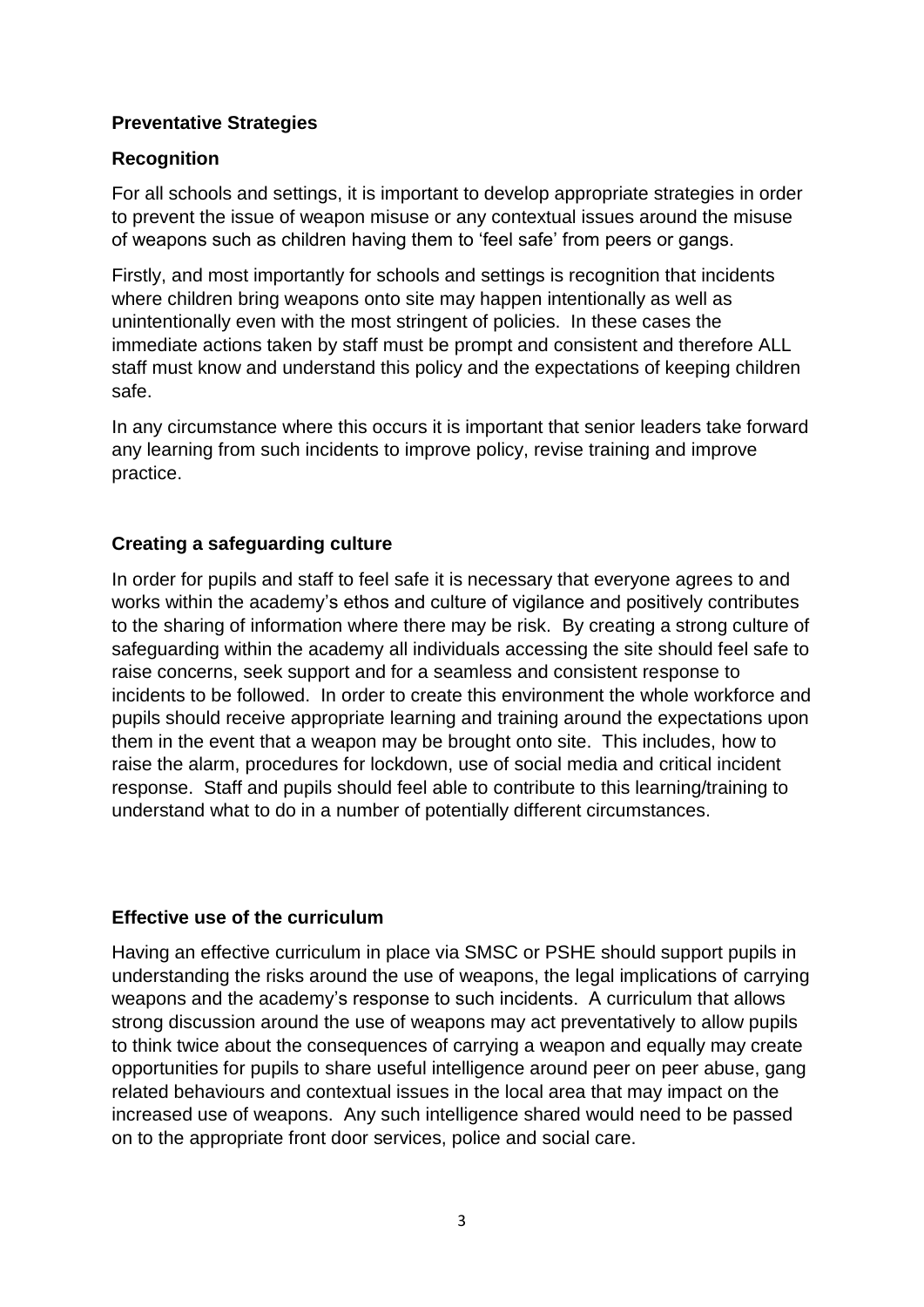## **Working with parents**

Parents need to be aware of the academy's stringent policy around weapons and support the decision made by senior leaders in the event of an incident. Parents should always be vigilant of the behaviours of their own children and seek support and intervention when necessary. If parents believe that their child may be carrying a weapon they should inform the **academy immediately** and the **police** in order to protect not only their child but other children and adults. By sharing the information immediate intervention can be offered and a plan of support and services could be put in place without an incident occurring. By continuing good communication between home and the academy a positive safety plan could be created to manage the safety and the well-being of any child who may need it.

#### **Working with partnership agencies/signposting services**

Multi agency working can consolidate in house procedures in the academy. By accessing advice, support and guidance when required, effective decisions can be made in collaboration to improve outcomes for children who may be at risk of harm. Seeking advice and guidance can act as a preventative measure so that the right course of action is taken at the earliest opportunity. If academies continue to promote positive working relationships with front door services such as the police and social care, effective responses and partnership working can achieve positive outcomes for children.

It is important that signposting is also available to pupils in the event that they don't feel confident raising an issue to staff or a peer. It is useful to have a resource board with support services on a wide range of issues so young people can seek their own solutions should they wish to. In the same way external services or support programmes could be brought in to talk to young people about specific issues in support of the prevention of peer on peer abuse.

#### **Searching, Confiscation and Screening**

#### **Searching**

Academy staff can search a pupil for any item if the pupil agrees.

Headteachers and staff authorised by them have a statutory power to search pupils or their possessions, without consent, where they have reasonable grounds for suspecting that the pupil may have a prohibited item.

#### **Confiscating**

Academy staff can seize any prohibited item found as a result of a search. They can also seize any item, they consider harmful or detrimental to academy discipline.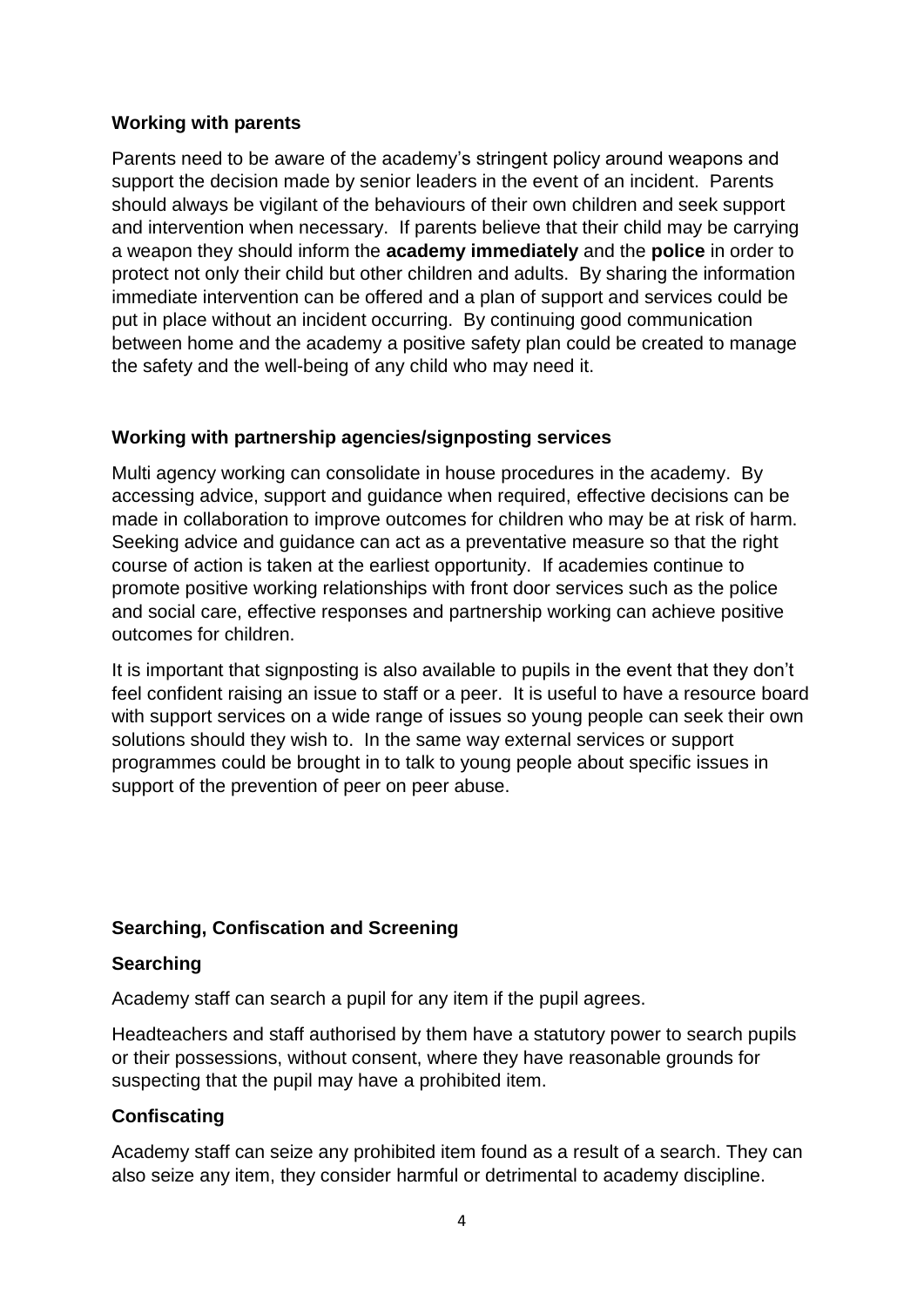## **Searching with consent**

Academy staff can search pupils with their consent for any item.

The academy is not required to have formal written consent from the pupil for this sort of search – it is enough for the teacher to ask the pupil to turn out his or her pockets or if the teacher can look in the pupil's bag or locker and for the pupil to agree.

The academy should make clear in their academy behaviour policy and in communications to parents and pupils what items are banned.

If a member of staff suspects a pupil has a banned item in his/her possession, they can instruct the pupil to turn out his or her pockets or bag and if the pupil refuses, the teacher can apply an appropriate punishment as set out in the academy's behaviour policy.

A pupil refusing to co-operate with such a search raises the same kind of issues as where a pupil refuses to stay in a detention or refuses to stop any other unacceptable behaviour when instructed by a member of staff – in such circumstances, the academy can apply an appropriate disciplinary penalty**.**

## **Searching without consent**

**What can be searched for?** (for the purposes of this policy)

Knives or weapons,

Any article that the member of staff reasonably suspects has been, or is likely to be, used to commit an offence, or to cause personal injury, or damage to property; and

Any item banned by the academy rules which has been identified in the rules as an item which may be searched for.

## **Who can search?**

A headteacher, or a member of academy staff authorised by the headteacher.

## **Under what circumstances?**

You must be the same sex as the pupil being searched; and there must be a witness (also a staff member) and, if possible, they should be the same sex as the pupil being searched.

There is a limited exception to this rule. You can carry out a search of a pupil of the opposite sex to you and / or without a witness present, but only where you reasonably believe that there is a risk that serious harm will be caused to a person if you do not conduct the search immediately and where it is not reasonably practicable to summon another member of staff.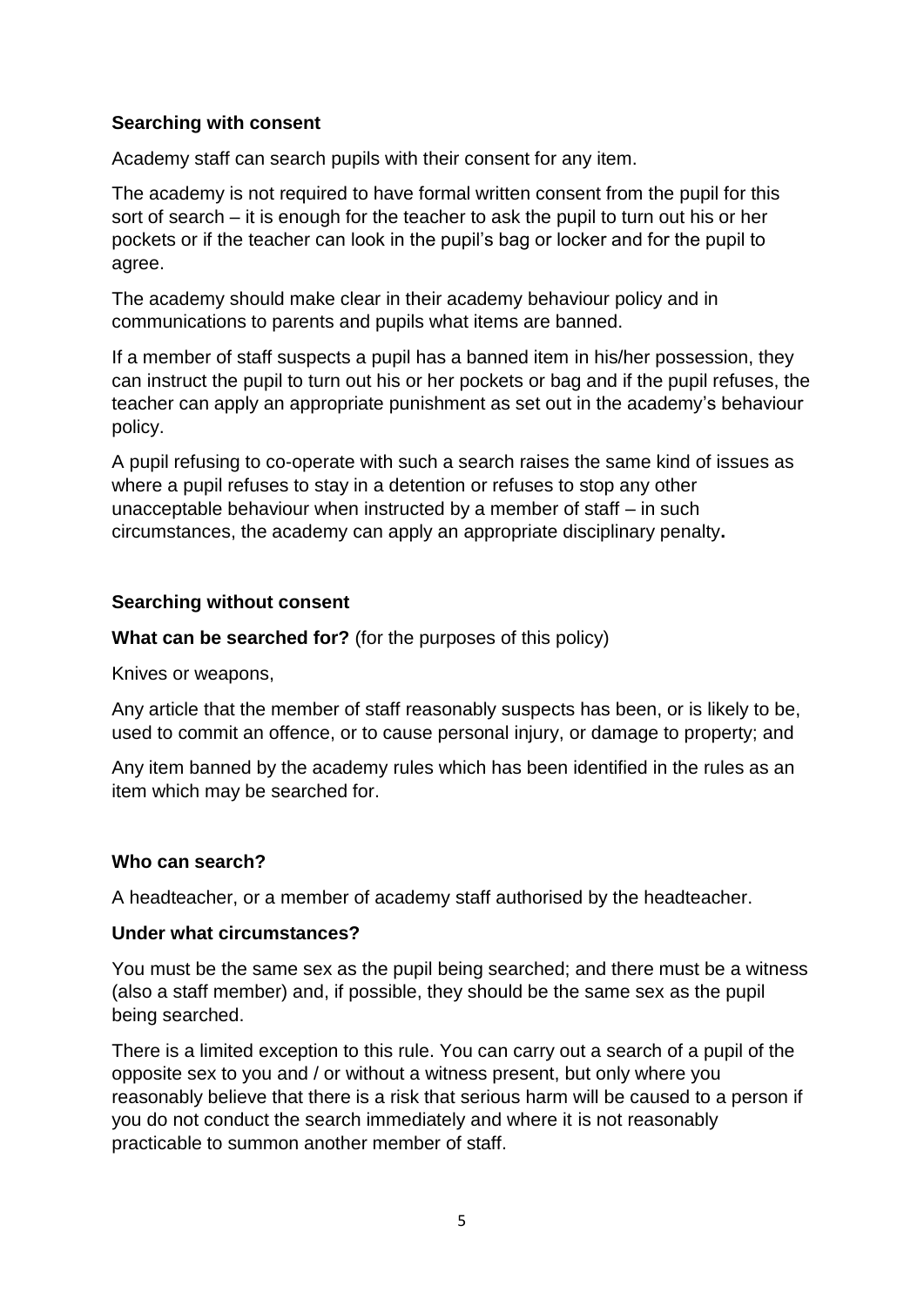#### **When can you search?**

If you have reasonable grounds for suspecting that a pupil is in possession of a prohibited item.

The law also says what must be done with prohibited items which are seized following a search.

The requirement that the searcher is the same sex as the pupil and that a witness is present will continue to apply in nearly all searches. Where it is practicable to summon a staff member of the same sex as the pupil and a witness then the teachers wishing to conduct a search must do so.

#### **Authorising members of staff**

Headteachers should decide who to authorise to use these powers. There is no requirement to provide authorisation in writing.

Staff can be authorised to search for some items but not others; for example, a member of staff could be authorised to search for stolen property, but not for weapons or knives.

#### **Training for academy staff**

When designating a member of staff to undertake searches under these powers, the headteacher should consider whether the member of staff requires any additional training to enable them to carry out their responsibilities.

## **Establishing grounds for a search**

Academy staff can only undertake a search without consent if they have reasonable grounds for suspecting that a pupil may have in his or her possession a prohibited item. The member of staff must decide in each particular case what constitutes reasonable grounds for suspicion. For example, they may have heard other pupils talking about the item or they might notice a pupil behaving in a way that causes them to suspect that the pupil is concealing a prohibited item.

In the exceptional circumstances when it is necessary to conduct a search of a pupil of the opposite sex or in the absence of a witness, the member of staff conducting the search should bear in mind that a pupil's expectation of privacy increases, as they get older.

The powers allow academy staff to search regardless of whether the pupil is found after the search to have that item. This includes circumstances where staff suspect a pupil of having items such as illegal drugs or stolen property which are later found not to be illegal or stolen.

## **Any weapons or items which are evidence of an offence must be passed to the police as soon as possible.**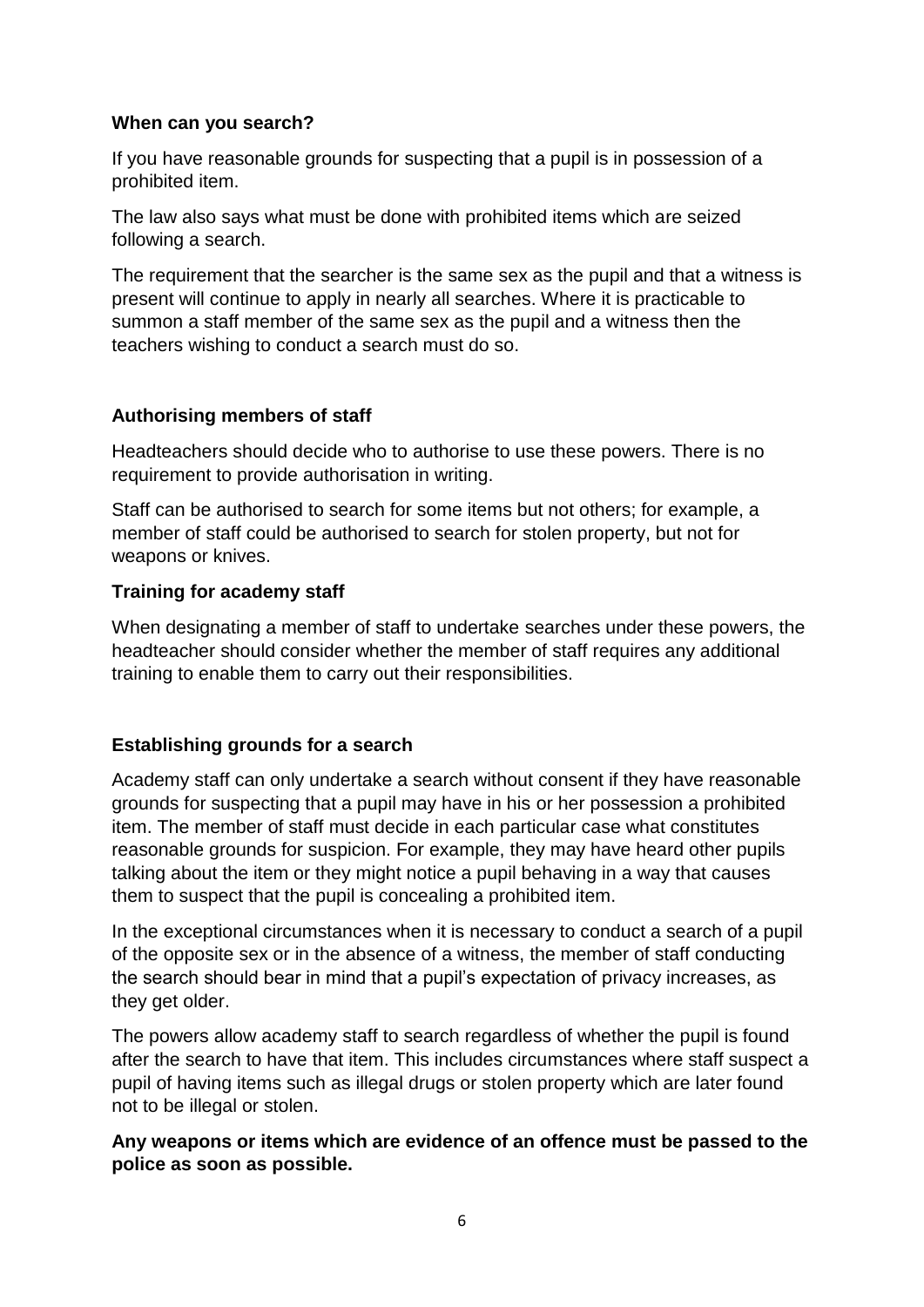## *Taken from Searching, screening and confiscation: advice for headteachers, school staff and governing bodies, January 2018*

#### **Taking action in the event of a weapon on site**

If it has been identified that a weapon is on site and the appropriate searching and confiscating has occurred, then the academy must begin a full and thorough investigation into what has occurred. If it can be proven that a weapon was brought on site with intent to harm then immediate action should occur including contacting the police and parents immediately. The pupil should be isolated immediately.

If the weapon has been identified because it has been used to harm e.g. another pupil or member of staff, the academy should instigate its critical incident management protocols immediately inclusive of lock down procedures, secure and isolate the student and weapon if possible and again contact the police immediately.

If the context of the situation is not so easily identified then a full and thorough investigation is required to establish the academy's next course of action.

#### **Gathering the facts**

In all circumstances, staff need to speak to all the pupils involved separately, gain a statement of facts from them and use **consistent language** and **open questions** for each account. The easiest way to do this is not to have a line of questioning but to ask the pupils to tell you what happened. Only interrupt the pupil from this to gain clarity with open questions, 'where, when, why, who'. (What happened? Who observed the incident? What was seen? What was heard? Did anyone intervene?) A full and clear record of exactly what the pupil has said in their own language should be made (and no individual interpretation of the facts made which could impact on the disclosure) and stored following each academy's own recording protocols (paper or electronic systems).

## **Consider intent**

From the information gathered the next step would be to consider intent. Did the pupil intend to bring a weapon onto the academy site in order to harm someone in a deliberate act or did the young person bring the weapon on site as a form of defence or for their own safety? Both situations are of equal concern, however one shows a deliberate attempt of harm and both circumstances may have different outcomes.

## **Deciding on the next course of action**

From the outcome of the investigation the academy must decide on the level of risk the pupil poses in academy. If the risk is clear and the intent is obvious then a fixed term exclusion and a disciplinary hearing may follow or the decision to permanently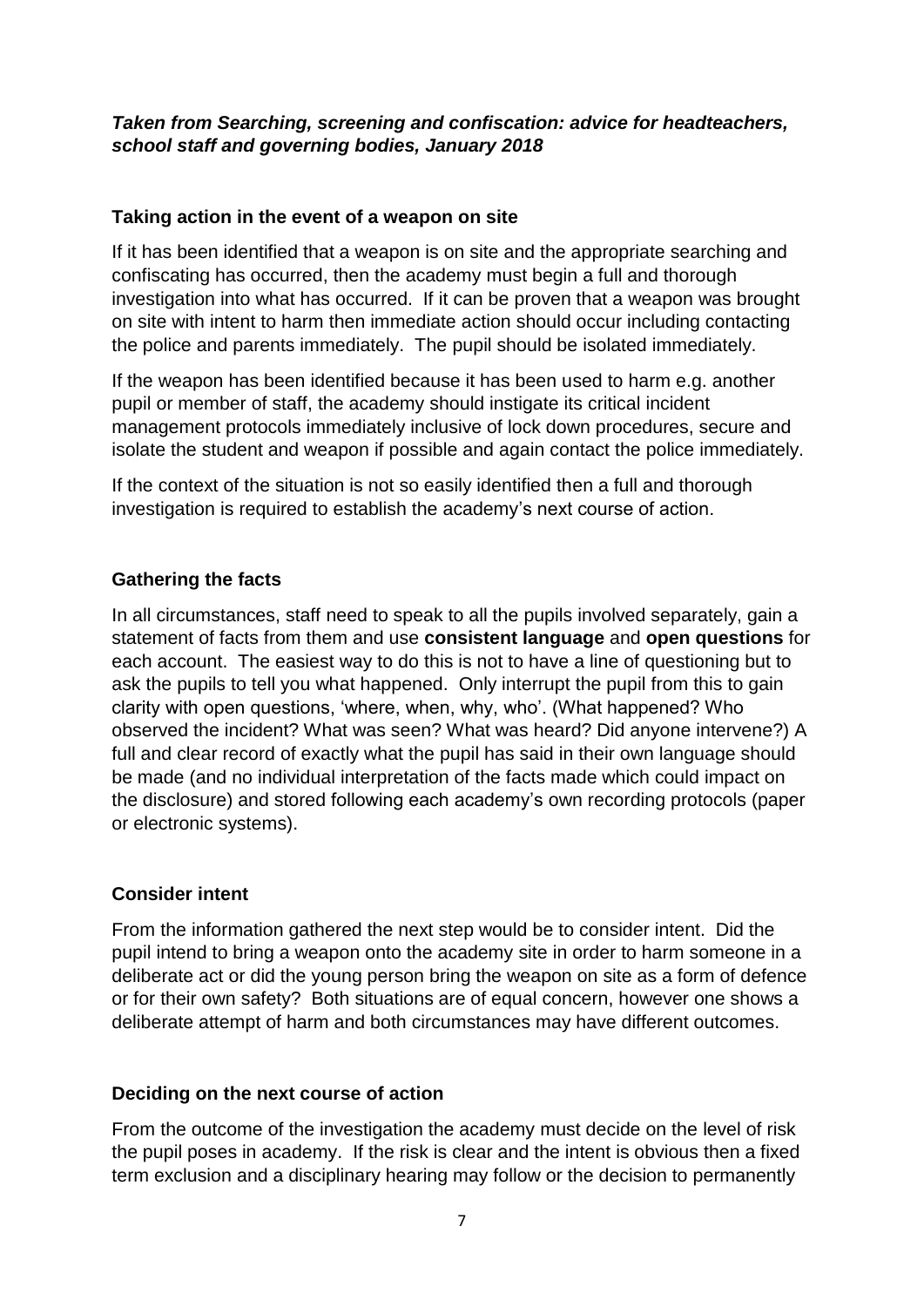exclude may be made following the necessary protocols. However depending on the intent, the age of the child and also the circumstances surrounding the incident or the contextual issues it may be a fixed term exclusion is given followed by a risk assessment/safety plan put in place following the pupil's return to the academy.

## **Returning to academy/safety planning**

Safety planning is a positive way of supporting a child who may benefit from a planned approach to support or intervention following an incident where a weapon has been brought to the academy. Safety plans support the child by considering the behaviour behind the use of a weapon and plan ways to manage any identified risks/triggers and seek support from adults and peers. They are inclusive of parents and staff and are a planned intervention to support young people in feeling secure in the academy, helping young people identify behaviours that may leave them feeling anxious or at risk and have strategies that they can apply to keep themselves feeling safe. The language of safety planning is more positive than risk assessment and can give security to the child that a joined up approach is being followed by all in the academy. Safety Plans are available via Safeguarding First.

## **Review of Circumstances**

Following any incident of harm, it is necessary for the academy to consider if anything could have been done differently. Use of a Safeguarding First proforma for internal lessons learnt, can support in identifying under the business model of Safeguarding First what identified changes within the academy need to occur. This demonstrates how proactive the academy is in continually reviewing its policies and systems in effectively keeping children safe.

## **This policy /practice guidance has been heavily supported by the following key documents:**

Searching, screening and confiscation: advice for headteachers, academy staff and governing bodies, January 2018

[https://assets.publishing.service.gov.uk/government/uploads/system/uploads/attach](https://assets.publishing.service.gov.uk/government/uploads/system/uploads/attachment_data/file/674416/Searching_screening_and_confiscation.pdf) [ment\\_data/file/674416/Searching\\_screening\\_and\\_confiscation.pdf](https://assets.publishing.service.gov.uk/government/uploads/system/uploads/attachment_data/file/674416/Searching_screening_and_confiscation.pdf)

Farrer and Co: Peer on Peer Abuse Toolkit 2019.

[https://www.farrer.co.uk/globalassets/news-articles/downloads/peer-on-peer-abuse](https://www.farrer.co.uk/globalassets/news-articles/downloads/peer-on-peer-abuse-toolkit-14.pdf)[toolkit-14.pdf](https://www.farrer.co.uk/globalassets/news-articles/downloads/peer-on-peer-abuse-toolkit-14.pdf)

SF Peer on Peer/Child on Child Abuse Policy, 2020